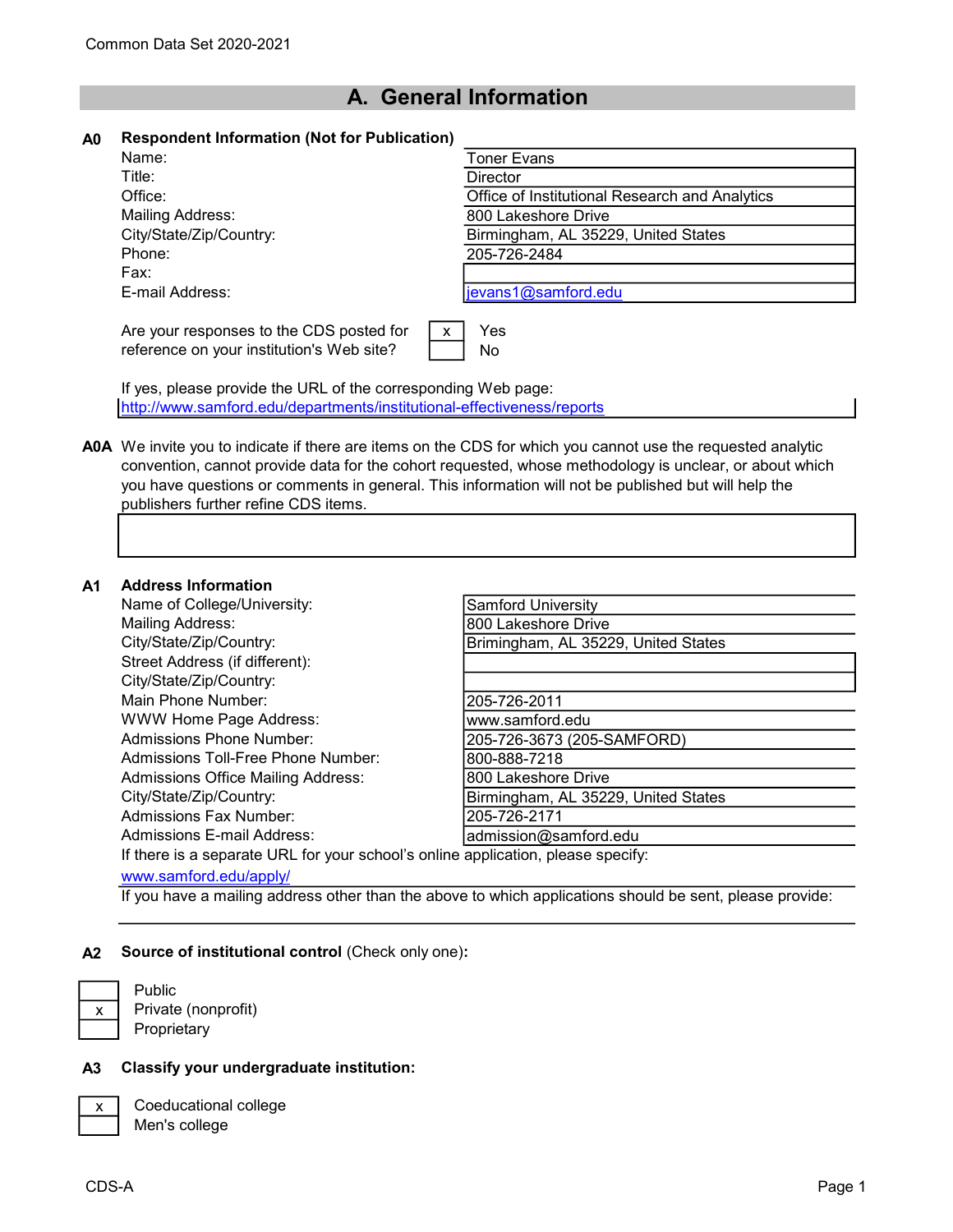

 $\,$   $\,$   $\,$ 

Women's college

# A4 Academic year calendar:

| Semester                       |
|--------------------------------|
| Quarter                        |
| Trimester                      |
| 4-1-4                          |
| Continuous                     |
| Differs by program (describe): |
|                                |

If your academic year has changed because of the COVID-19 pandemic, please indicate as other below.

# Other (describe):

# A5 Degrees offered by your institution:

| X                               |                          |
|---------------------------------|--------------------------|
|                                 | ا<br>ا                   |
|                                 | l                        |
|                                 |                          |
|                                 |                          |
| $\frac{\mathsf{x}}{\mathsf{y}}$ |                          |
| $\overline{\mathbf{x}}$         |                          |
| $\overline{\mathsf{x}}$         | <br> <br> <br>           |
| $\overline{\mathbf{x}}$         |                          |
| X                               | $\overline{\phantom{a}}$ |
| x                               | $\overline{\phantom{a}}$ |
|                                 |                          |

Certificate Diploma Associate Transfer Associate Terminal Associate Bachelor's Postbachelor's certificate Master's Post-master's certificate Doctoral degree research/scholarship Doctoral degree – professional practice Doctoral degree -- other